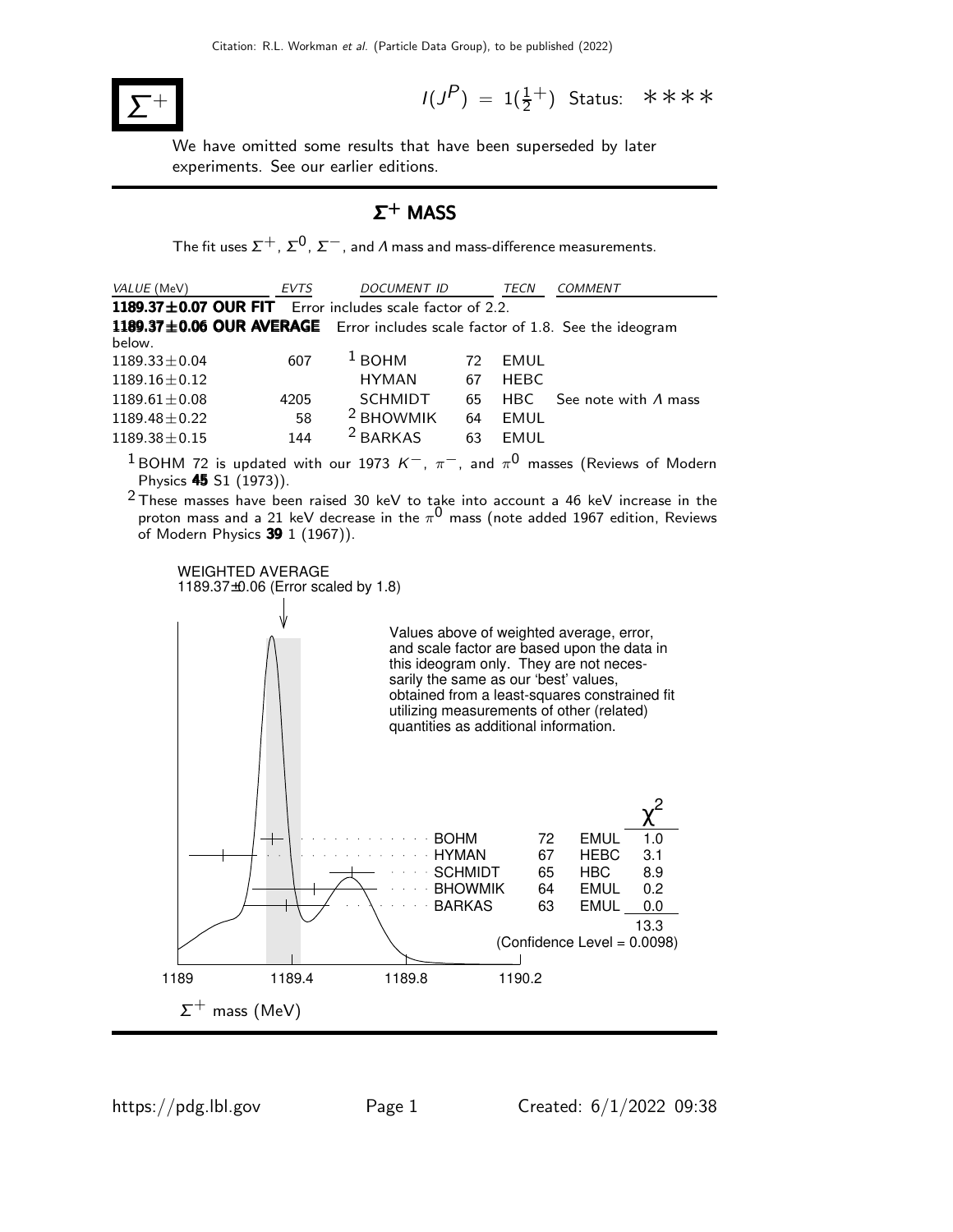# $\Sigma^+$  MEAN LIFE

Measurements with fewer than 1000 events have been omitted.

| <i>VALUE</i> $(10^{-10} s)$     | <b>EVTS</b> | DOCUMENT ID          |    | <b>TECN</b> | COMMENT                    |
|---------------------------------|-------------|----------------------|----|-------------|----------------------------|
| $0.8018 \pm 0.0026$ OUR AVERAGE |             |                      |    |             |                            |
| $0.8038 \pm 0.0040 \pm 0.0014$  |             | <b>BARBOSA</b>       | 00 | E761        | hyperons, 375 GeV          |
| $0.8043 \pm 0.0080 \pm 0.0014$  |             | <sup>1</sup> BARBOSA | 00 | E761        | hyperons, 375 GeV          |
| $0.798 \pm 0.005$               | 30k         | <b>MARRAFFINO 80</b> |    | <b>HBC</b>  | $K^-$ p 0.42–0.5<br>GeV/c  |
| $\pm 0.013$<br>0.807            | 5719        | <b>CONFORTO</b>      | 76 | <b>HBC</b>  | $K^- p 1$ -1.4 GeV/c       |
| $0.795 \pm 0.010$               | 20k         | <b>EISELE</b>        | 70 | <b>HBC</b>  | $K^- p$ at rest            |
| $0.803 \pm 0.008$               | 10664       | BARLOUTAUD69         |    | <b>HBC</b>  | $K^- p 0.4 - 1.2$<br>GeV/c |
| 0.83<br>$+0.032$                | 1300        | $2$ CHANG            | 66 | HBC         |                            |

 $^1$ This is a measurement of the  $\overline{\Sigma}^-$  lifetime. Here we assume  ${\it CPT}$  invariance; see below for the fractional  $\Sigma^{+}\text{-}\overline{\Sigma}^{-}$  lifetime difference obtained by BARBOSA 00.

 $2$ We have increased the CHANG 66 error of 0.018; see our 1970 edition, Reviews of Modern Physics 42 87 (1970).

$$
(\tau_{\Sigma^+} - \tau_{\overline{\Sigma}^-}) / \tau_{\Sigma^+}
$$

A test of CPT invariance.

| <i>VALUE</i>               | DOCUMENT ID |  | TECN COMMENT              |
|----------------------------|-------------|--|---------------------------|
| $(-6\pm12) \times 10^{-4}$ | BARBOSA     |  | 00 E761 hyperons, 375 GeV |

# $\Sigma^+$  MAGNETIC MOMENT

See the "Quark Model" review. Measurements with an error  $\geq 0.1 \mu_N$ have been omitted.

| VALUE $(\mu_N)$                                                                         | <i>EVTS</i> | <b>DOCUMENT ID</b>                           | TECN | <b>COMMENT</b>      |
|-----------------------------------------------------------------------------------------|-------------|----------------------------------------------|------|---------------------|
| 2.458 ±0.010 OUR AVERAGE Error includes scale factor of 2.1. See the ideogram<br>below. |             |                                              |      |                     |
| $2.4613 \pm 0.0034 \pm 0.0040$                                                          | 250k        | MORELOS                                      |      | 93 SPEC pCu 800 GeV |
| 2.428 $\pm$ 0.036 $\pm$ 0.007                                                           | 12k         | $1$ MORELOS                                  |      | 93 SPEC pCu 800 GeV |
| 2.479 $\pm$ 0.012 $\pm$ 0.022                                                           | 137k        | WILKINSON                                    |      | 87 SPEC pBe 400 GeV |
| $2.4040 \pm 0.0198$                                                                     | 44k         | <sup>2</sup> ANKENBRA 83 CNTR $p$ Cu 400 GeV |      |                     |

 $^1$ We assume  ${\it CPT}$  invariance: this is (minus) the  $\overline{\Sigma}^-$  magnetic moment as measured by MORELOS 93. See below for the moment difference testing CPT.

 $^2$ ANKENBRANDT 83 gives the value 2.38  $\pm$  0.02 $\mu$ <sub>N</sub>. MORELOS 93 uses the same hyperon magnet and channel and claims to determine the field integral better, leading to the revised value given here.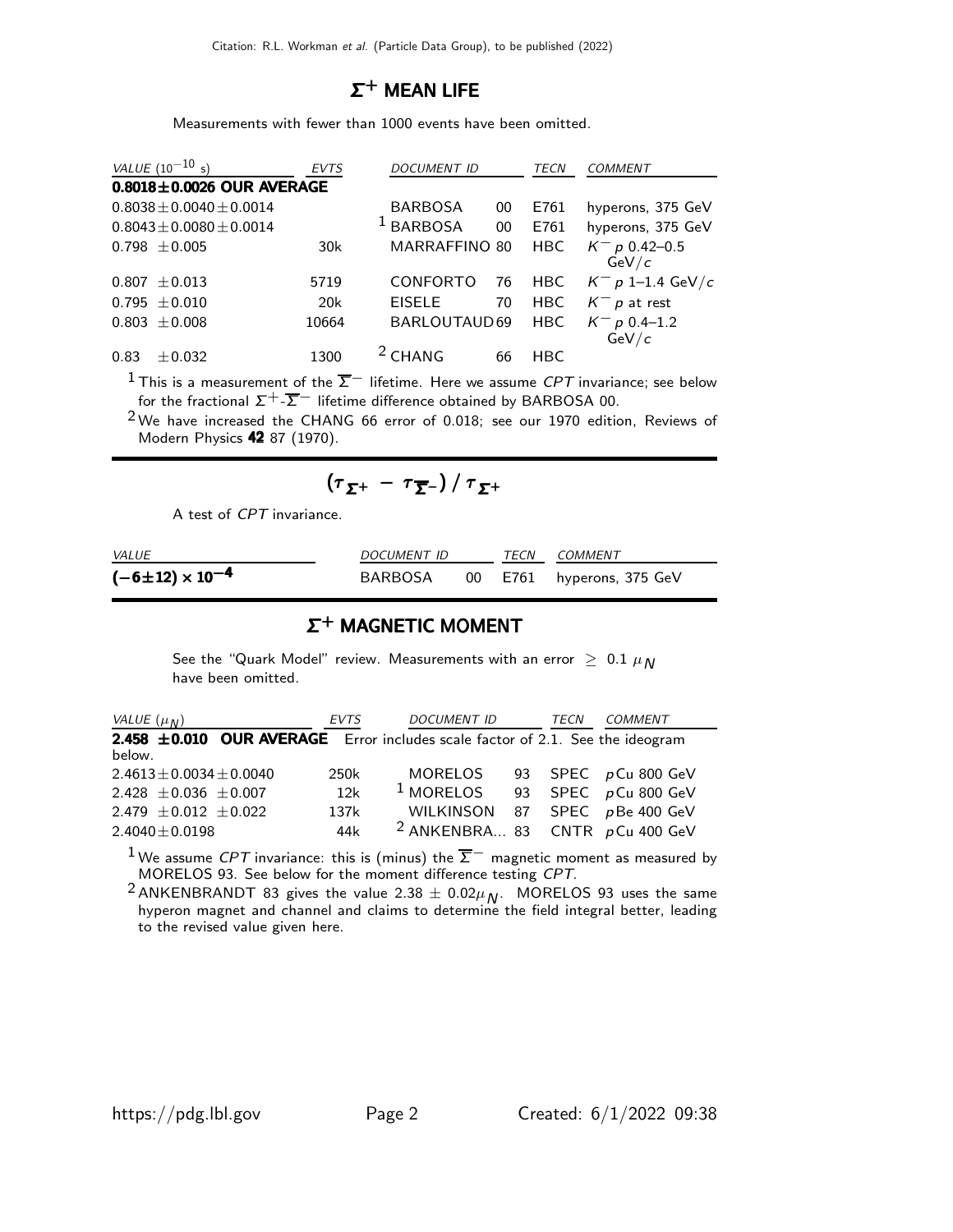

$$
(\mu_{\Sigma^+} + \mu_{\overline{\Sigma}^-}) / \mu_{\Sigma^+}
$$

A test of CPT invariance.

| <i>VALUE</i>      | <i>DOCUMENT ID</i>                 |  |  | TECN COMMENT |
|-------------------|------------------------------------|--|--|--------------|
| $0.014 \pm 0.015$ | $1$ MORELOS 93 SPEC $p$ Cu 800 GeV |  |  |              |

 $^1$ This is our calculation from the MORELOS 93 measurements of the  $\Sigma^+$  and  $\overline{\Sigma}^$ magnetic moments given above. The statistical error on  $\mu_{{{\overline{\mathcal L}}}-}$  dominates the error here.

|            | Mode                       |                                                                                                 | Fraction $(\Gamma_i/\Gamma)$ Confidence level |                                |        |
|------------|----------------------------|-------------------------------------------------------------------------------------------------|-----------------------------------------------|--------------------------------|--------|
| $\Gamma_1$ | $p\pi^0$                   |                                                                                                 | $(51.57 \pm 0.30)$ %                          |                                |        |
| $\Gamma_2$ | $n\pi^+$                   |                                                                                                 | $(48.31 \pm 0.30)$ %                          |                                |        |
| $\Gamma_3$ | $p\gamma$                  |                                                                                                 | $(1.23 \pm 0.05) \times 10^{-3}$              |                                |        |
|            | $\Gamma_4$ $n\pi^+\gamma$  |                                                                                                 | [a] $(4.5 \pm 0.5) \times 10^{-4}$            |                                |        |
|            | $\Gamma_5$ $Ae^+ \nu_e$    |                                                                                                 |                                               | $(2.0 \pm 0.5) \times 10^{-5}$ |        |
|            |                            | $\Delta S = \Delta Q$ (SQ) violating modes or<br>$\Delta S = 1$ weak neutral current (S1) modes |                                               |                                |        |
|            | $\Gamma_6$ $ne^+$ $\nu_e$  | SQ                                                                                              | < 5                                           | $\times$ 10 $^{-6}$            | $90\%$ |
|            | $\Gamma_7$ $n\mu^+\nu_\mu$ | $SQ \qquad \qquad < 3.0 \qquad \qquad \times 10^{-5}$                                           |                                               |                                | 90%    |
|            | $\Gamma_8$ $\rho e^+ e^-$  | S1                                                                                              | $<$ 7 $\times10^{-6}$                         |                                |        |
|            | $\Gamma_9$ $p\mu^+\mu^-$   | S1                                                                                              | $(2.4 \frac{+1.7}{-1.3}) \times 10^{-8}$      |                                |        |
|            | https://pdg.lbl.gov        | Page 3                                                                                          |                                               | Created: $6/1/2022$ 09:38      |        |

# Σ <sup>+</sup> DECAY MODES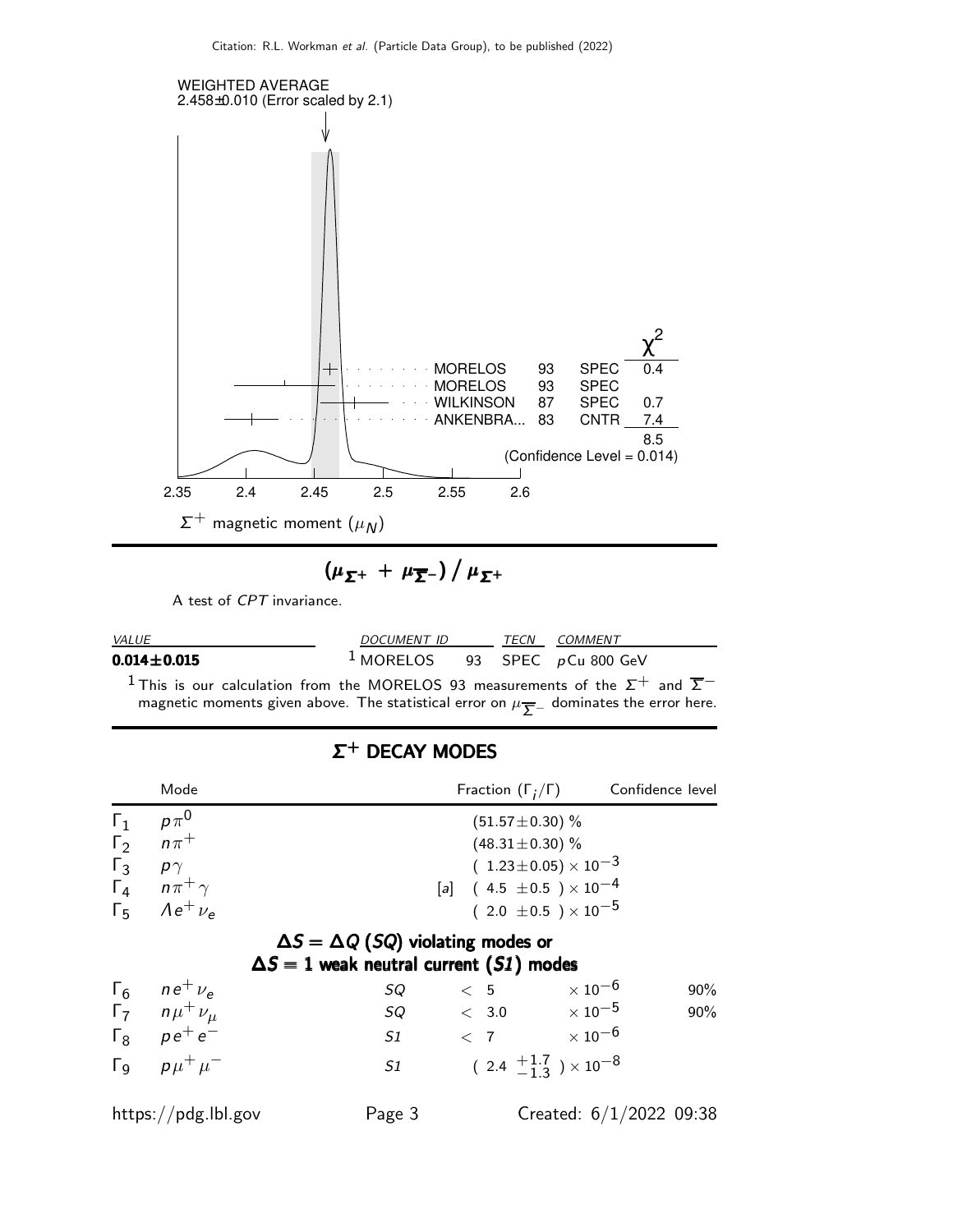[a] See the Listings below for the pion momentum range used in this measurement.

### CONSTRAINED FIT INFORMATION

An overall fit to 2 branching ratios uses 14 measurements and one constraint to determine 3 parameters. The overall fit has a  $\chi^2 =$ 7.7 for 12 degrees of freedom.

The following off-diagonal array elements are the correlation coefficients  $\left<\delta x_i\delta x_j\right>$ / $(\delta x_i\cdot\delta x_j)$ , in percent, from the fit to the branching fractions,  $x_i$   $\;\equiv$  $\mathsf{\Gamma}_i/\mathsf{\Gamma}_{\mathsf{total}}$ . The fit constrains the  $\mathsf{x}_i$  whose labels appear in this array to sum to one.

 $\begin{array}{c|c} x_2 & -100 \\ x_3 & 12 \end{array}$  $x_3$  $-14$  $x_1$  $x_2$ 

 $\sim$ 

# Σ <sup>+</sup> BRANCHING RATIOS

|              | $\Gamma(n\pi^+)/\Gamma(N\pi)$ |                                 |                    |    |             | $\Gamma_2/(\Gamma_1+\Gamma_2)$                        |
|--------------|-------------------------------|---------------------------------|--------------------|----|-------------|-------------------------------------------------------|
| <i>VALUE</i> |                               | <b>EVTS</b>                     | <b>DOCUMENT ID</b> |    | <b>TECN</b> | <b>COMMENT</b>                                        |
|              | 0.4836 $\pm$ 0.0030 OUR FIT   |                                 |                    |    |             |                                                       |
|              |                               | $0.4836 \pm 0.0030$ OUR AVERAGE |                    |    |             |                                                       |
|              | $0.4828 \pm 0.0036$           | 10k                             |                    |    |             | <sup>1</sup> MARRAFFINO 80 HBC $K^- p$ 0.42-0.5 GeV/c |
|              | $0.488 \pm 0.008$             | 1861                            | <b>NOWAK</b>       | 78 | HBC.        |                                                       |
|              | $0.484 \pm 0.015$             | 537                             | <b>TOVEE</b>       | 71 | EMUL        |                                                       |
|              | $0.488 \pm 0.010$             | 1331                            | BARLOUTAUD 69      |    | HBC         | $K^- p$ 0.4–1.2 GeV/c                                 |
|              | $0.46 \pm 0.02$               | 534                             | <b>CHANG</b>       | 66 | HBC.        |                                                       |
|              | $0.490 \pm 0.024$             | 308                             | <b>HUMPHREY</b>    | 62 | HBC.        |                                                       |
|              |                               |                                 |                    |    |             |                                                       |

 $^1$ MARRAFFINO 80 actually gives  $\Gamma(p \pi^{\mathrm{O}})/\Gamma(\mathrm{total}) = 0.5172 \pm 0.0036.$ 

| $\Gamma(p\gamma)/\Gamma(p\pi^0)$                                                                                     |             |                 |    |            | $\Gamma_3/\Gamma_1$                        |
|----------------------------------------------------------------------------------------------------------------------|-------------|-----------------|----|------------|--------------------------------------------|
| VALUE (units $10^{-3}$ )                                                                                             | <b>EVTS</b> | DOCUMENT ID     |    | TECN       | <b>COMMENT</b>                             |
| $2.38 \pm 0.10$ OUR FIT                                                                                              |             |                 |    |            |                                            |
| $2.38 \pm 0.10$ OUR AVERAGE                                                                                          |             |                 |    |            |                                            |
| $2.32 \pm 0.11 \pm 0.10$                                                                                             | 32k         | TIMM            |    |            | 95 E761 $\Sigma^+$ 375 GeV                 |
| $2.81 \pm 0.39 \pm 0.21$                                                                                             | 408         | <b>HESSEY</b>   | 89 |            | CNTR $K^- p \rightarrow \Sigma^+ \pi^-$ at |
| $2.52 \pm 0.28$                                                                                                      | 190         | $1$ KOBAYASHI   |    |            | 87 CNTR $\pi^+ p \rightarrow \Sigma^+ K^+$ |
| $2.46 + 0.30$<br>-0.35                                                                                               | 155         | <b>BIAGI</b>    | 85 |            | CNTR CERN hyperon beam                     |
| $2.11 \pm 0.38$                                                                                                      | 46          | <b>MANZ</b>     | 80 |            | HBC $K^- p \rightarrow \Sigma^+ \pi^-$     |
| 2.1 $\pm$ 0.3                                                                                                        | 45          | ANG             |    | 69B HBC    | $K^ p$ at rest                             |
| $2.76 \pm 0.51$                                                                                                      | 31          | <b>GERSHWIN</b> |    |            | 69B HBC $K^- p \rightarrow \Sigma^+ \pi^-$ |
| 3.7 $\pm$ 0.8                                                                                                        | 24          | <b>BAZIN</b>    | 65 | <b>HBC</b> | $K^-$ p at rest                            |
| <sup>1</sup> KOBAYASHI 87 actually gives $\Gamma(p\gamma)/\Gamma(\mathrm{total}) = (1.30 \pm 0.15) \times 10^{-3}$ . |             |                 |    |            |                                            |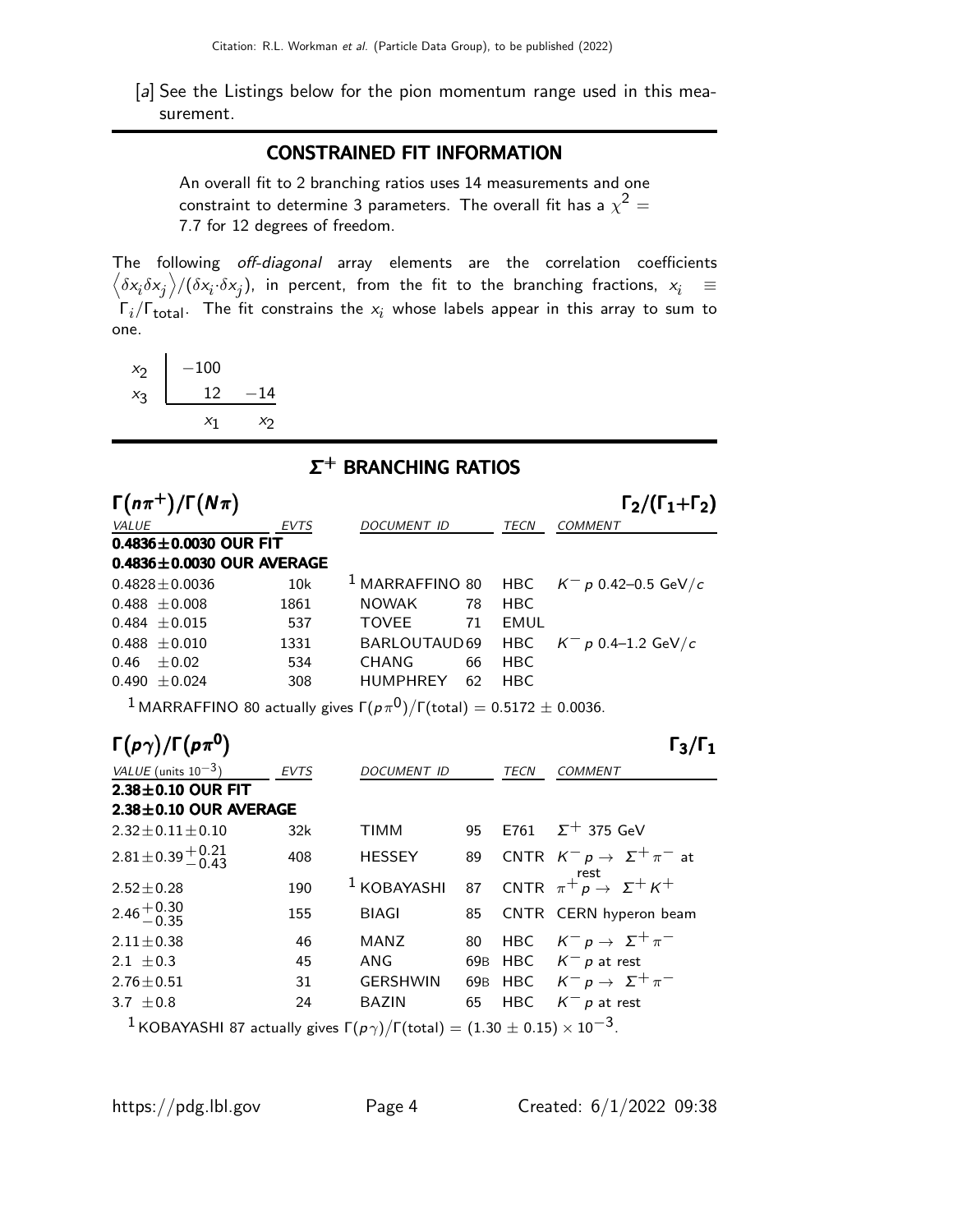# $\Gamma(n\pi^+\gamma)/\Gamma(n\pi^+)$   $\Gamma_4/\Gamma_2$

 $\frac{1+\gamma}{\Gamma(n\pi^+)}$  **F**<sub>4</sub>/**F**<sub>2</sub><br>The  $\pi^+$  momentum cuts differ, so we do not average the results but simply use the latest value in the Summary Table.

| VALUE (units $10^{-3}$ )                                                      | <b>EVTS</b> | <b>DOCUMENT ID</b> |    | TECN       | COMMENT                            |
|-------------------------------------------------------------------------------|-------------|--------------------|----|------------|------------------------------------|
| $0.93 \pm 0.10$                                                               | 180         |                    |    |            | EBENHOH 73 HBC $\pi^+$ < 150 MeV/c |
| • • • We do not use the following data for averages, fits, limits, etc. • • • |             |                    |    |            |                                    |
| $0.27 \pm 0.05$                                                               | 29          | ANG                |    |            | 69B HBC $\pi^+$ < 110 MeV/c        |
| $\sim 1.8$                                                                    |             | <b>BAZIN</b>       |    |            | 65B HBC $\pi^+$ < 116 MeV/c        |
| $\Gamma(\Lambda e^+ \nu_e)/\Gamma_{\rm total}$                                |             |                    |    |            | $\Gamma_5/\Gamma$                  |
| VALUE (units $10^{-5}$ )                                                      | <b>EVTS</b> | DOCUMENT ID        |    | TECN       | COMMENT                            |
| $2.0 \pm 0.5$ OUR AVERAGE                                                     |             |                    |    |            |                                    |
| $1.6 \pm 0.7$                                                                 | 5           | <b>BALTAY</b>      | 69 | <b>HBC</b> | $K^-$ p at rest                    |

# $\Gamma(n e^+ \nu_e)/\Gamma(n \pi^+)$  Γ<sub>6</sub>/Γ<sub>2</sub>

| $1(ne' \nu_e)/1(n\pi')$                                               |          |                                                |  | 16/12                                                                                           |  |
|-----------------------------------------------------------------------|----------|------------------------------------------------|--|-------------------------------------------------------------------------------------------------|--|
|                                                                       |          |                                                |  | Test of $\Delta S = \Delta Q$ rule. Experiments with an effective denominator less than 100,000 |  |
| have been omitted.                                                    |          |                                                |  |                                                                                                 |  |
| <u>EFFECTIVE DENOM. EVTS</u>                                          |          | DOCUMENT ID TECN                               |  | COMMENT                                                                                         |  |
| sum). [Number of events increased to 2.3 for a 90% confidence level.] |          |                                                |  | < 1.1 × 10 <sup>−5</sup> OUR LIMIT Our 90% CL limit = (2.3 events)/(effective denominator       |  |
| 111000                                                                |          | 0 <sup>1</sup> EBENHOH 74 HBC $K^- p$ at rest  |  |                                                                                                 |  |
| 105000                                                                | $\Omega$ | <sup>1</sup> SECHI-ZORN 73 HBC $K^- p$ at rest |  |                                                                                                 |  |
| $1$ Effective depening to calculated by us.                           |          |                                                |  |                                                                                                 |  |

 $2.9 \pm 1.0$  10 EISELE 69 HBC K<sup>-</sup> p at rest  $2.0 \pm 0.8$  6 BARASH 67 HBC  $K^-$  p at rest

Effective denominator calculated by us.

# $\Gamma(n\mu^+\nu_\mu)/\Gamma(n\pi^+)$   $\Gamma_7/\Gamma_2$   $\Gamma_8$

| $1531$ VI $\Delta y - \Delta y$ Tult. |                    |  |
|---------------------------------------|--------------------|--|
| <i>EFFECTIVE DENOM. EVTS</i>          | <b>DOCUMENT ID</b> |  |
|                                       |                    |  |

| <6.2 x 10 <sup>-5</sup> OUR LIMIT Our 90% CL limit = $(6.7 \text{ events})/(\text{effective denominator}$ |  |
|-----------------------------------------------------------------------------------------------------------|--|
| sum). [Number of events increased to 6.7 for a 90% confidence level.]                                     |  |

 $TECN$ 

| 33800 |                | BAGGETT                       |     | 69B HBC |
|-------|----------------|-------------------------------|-----|---------|
| 62000 | $\mathcal{D}$  | $1$ EISELE                    |     | 69B HBC |
| 10150 | $\Omega$       | <sup>2</sup> COURANT          |     | 64 HBC  |
| 1710  | $\Omega$       | <sup>2</sup> NAUENBERG 64 HBC |     |         |
| 120   | $\overline{1}$ | GAI TIFRI                     | 62. | FMUL    |

 $<sup>1</sup>$  Effective denominator calculated by us.</sup>

2 Effective denominator taken from EISELE 67.

# $\Gamma(\rho e^+e^-)/\Gamma_{\rm total}$  Γ<sub>8</sub>/Γ

| VALUE (units $10^{-6}$ ) |          | <i>DOCUMENT ID</i> |  | <i>TECN COMMENT</i>     |  |
|--------------------------|----------|--------------------|--|-------------------------|--|
| — <7                     | $^1$ ANG |                    |  | 69B HBC $K^- p$ at rest |  |
|                          |          |                    |  |                         |  |

<sup>1</sup> ANG 69B found three  $p e^+ e^-$  events in agreement with  $\gamma \rightarrow e^+ e^-$  conversion from  $\Sigma^+ \rightarrow \rho \gamma$ . The limit given here is for neutral currents.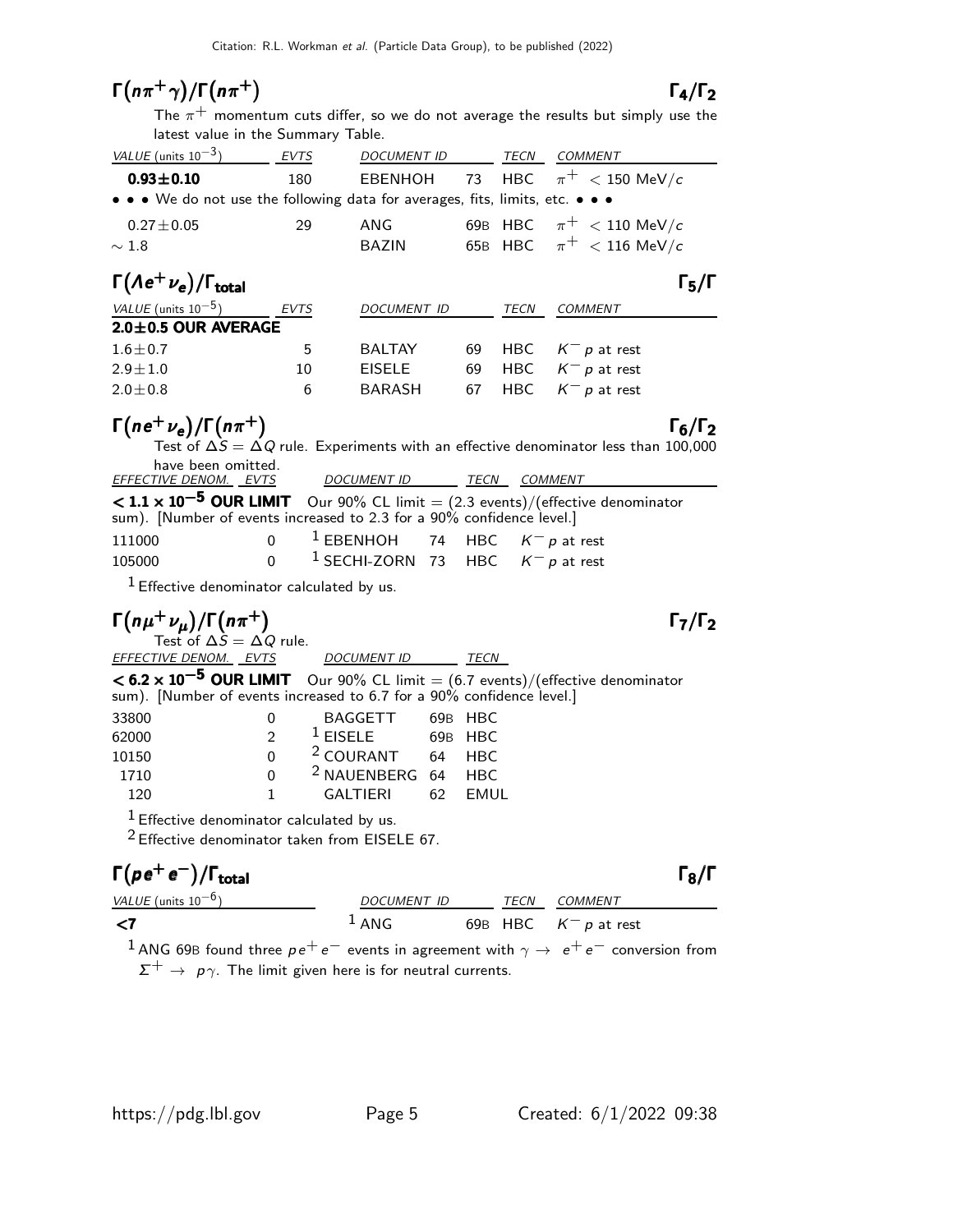| $\Gamma(\rho\mu^+\mu^-)/\Gamma_{\rm total}$                                                                                                 |                                                                                                                                                                                                                                                                                                                                                                                                                 |                                      |                                                                           |    |            | $\Gamma$ 9/Г<br>A test for a $\Delta S = 1$ weak neutral current, but also allowed by higher-order electroweak |  |
|---------------------------------------------------------------------------------------------------------------------------------------------|-----------------------------------------------------------------------------------------------------------------------------------------------------------------------------------------------------------------------------------------------------------------------------------------------------------------------------------------------------------------------------------------------------------------|--------------------------------------|---------------------------------------------------------------------------|----|------------|----------------------------------------------------------------------------------------------------------------|--|
| interactions.                                                                                                                               |                                                                                                                                                                                                                                                                                                                                                                                                                 |                                      |                                                                           |    |            |                                                                                                                |  |
| VALUE (units $10^{-8}$ )                                                                                                                    | EVTS                                                                                                                                                                                                                                                                                                                                                                                                            |                                      | <b>DOCUMENT ID</b>                                                        |    | TECN       | <b>COMMENT</b>                                                                                                 |  |
| $2.4^{+1.7}_{-1.3}$ OUR AVERAGE                                                                                                             |                                                                                                                                                                                                                                                                                                                                                                                                                 |                                      |                                                                           |    |            |                                                                                                                |  |
| $2.2 + 0.9 + 1.5$<br>$-0.8 - 1.1$                                                                                                           |                                                                                                                                                                                                                                                                                                                                                                                                                 | 10.2                                 | $1$ AAIJ                                                                  |    |            | 18E LHCB pp at 7, 8 TeV                                                                                        |  |
| $8.6^{+6.6}_{-5.4}$ ± 5.5                                                                                                                   |                                                                                                                                                                                                                                                                                                                                                                                                                 | 3 $^2$ PARK                          |                                                                           | 05 |            | HYCP $p$ Cu, 800 GeV                                                                                           |  |
| $10^{-8}$ .                                                                                                                                 | $^1$ AAIJ 18E sees no structure in the dimuon mass distribution, contrary to PARK 05.<br>$2$ The masses of the three dimuons of PARK 05 are within 1 MeV of one another, perhaps<br>indicating the existence of a new state $P^0$ with mass 214.3 $\pm$ 0.5 MeV. In that case, the<br>decay is $\Sigma^+ \to pP^0$ , $P^0 \to \mu^+\mu^-$ , with a branching fraction of $(3.1\frac{+2.4}{-1.9}\pm 1.5) \times$ |                                      |                                                                           |    |            |                                                                                                                |  |
| $\Gamma(\Sigma^+ \to n e^+ \nu_e)/\Gamma(\Sigma^- \to n e^- \overline{\nu}_e)$                                                              |                                                                                                                                                                                                                                                                                                                                                                                                                 |                                      |                                                                           |    |            | $\Gamma_6/\Gamma_3^2$                                                                                          |  |
| VALUE CL% EVTS<br><b>&lt;0.009 OUR LIMIT</b> Our 90% CL limit, using $\Gamma(n e^+ \nu_e)/\Gamma(n \pi^+)$ above.                           |                                                                                                                                                                                                                                                                                                                                                                                                                 |                                      | DOCUMENT ID _______ TECN COMMENT                                          |    |            |                                                                                                                |  |
| • • • We do not use the following data for averages, fits, limits, etc. • • •                                                               |                                                                                                                                                                                                                                                                                                                                                                                                                 |                                      |                                                                           |    |            |                                                                                                                |  |
| < 0.019                                                                                                                                     | 90                                                                                                                                                                                                                                                                                                                                                                                                              | 0                                    | EBENHOH                                                                   | 74 | <b>HBC</b> | $\mathcal{K}^ \mathit{p}$ at rest                                                                              |  |
| < 0.018                                                                                                                                     | 90                                                                                                                                                                                                                                                                                                                                                                                                              | 0                                    | SECHI-ZORN 73                                                             |    |            | HBC $K^- p$ at rest                                                                                            |  |
| < 0.12                                                                                                                                      | 95                                                                                                                                                                                                                                                                                                                                                                                                              | 0                                    | COLE                                                                      | 71 |            | HBC $K^- p$ at rest                                                                                            |  |
| < 0.03                                                                                                                                      | 90                                                                                                                                                                                                                                                                                                                                                                                                              | 0                                    | <b>EISELE</b>                                                             |    | 69B HBC    | See EBENHOH 74                                                                                                 |  |
| $\Gamma(\Sigma^+ \to n\mu^+\nu_\mu)/\Gamma(\Sigma^- \to n\mu^-\overline{\nu}_\mu)$                                                          |                                                                                                                                                                                                                                                                                                                                                                                                                 |                                      | DOCUMENT ID _______ TECN __ COMMENT                                       |    |            | $\Gamma_7/\Gamma_4^{\Sigma^-}$                                                                                 |  |
| <u>VALUE EVTS</u> DOCUMENT ID TECN COMMEN<br><b>CO.12 OUR LIMIT</b> Our 90% CL limit, using $\Gamma(n\mu^+ \nu_\mu)/\Gamma(n\pi^+)$ above.  |                                                                                                                                                                                                                                                                                                                                                                                                                 |                                      |                                                                           |    |            |                                                                                                                |  |
| • • • We do not use the following data for averages, fits, limits, etc. • • •                                                               |                                                                                                                                                                                                                                                                                                                                                                                                                 |                                      |                                                                           |    |            |                                                                                                                |  |
| $0.06 + 0.045$<br>-0.03                                                                                                                     |                                                                                                                                                                                                                                                                                                                                                                                                                 | 2                                    | <b>EISELE</b>                                                             |    | 69B HBC    | $K^- p$ at rest                                                                                                |  |
| $\Gamma(\Sigma^+ \to n\ell^+\nu)/\Gamma(\Sigma^- \to n\ell^-\overline{\nu}_\ell)$<br>Test of $\Delta S = \Delta Q$ rule.                    |                                                                                                                                                                                                                                                                                                                                                                                                                 |                                      |                                                                           |    |            | $(\Gamma_6+\Gamma_7)/(\Gamma_3^{\Sigma^-}+\Gamma_4^{\Sigma^-})$                                                |  |
| <i>VALUE</i>                                                                                                                                | <b>EVTS</b>                                                                                                                                                                                                                                                                                                                                                                                                     |                                      | DOCUMENT ID TECN                                                          |    |            |                                                                                                                |  |
| <b>CO.043 OUR LIMIT</b> Our 90% CL limit, using $[\Gamma(\Sigma^+ \rightarrow n\mu^+\nu_\mu) + \Gamma(\Sigma^+ \rightarrow n\mu^+\nu_\mu)]$ |                                                                                                                                                                                                                                                                                                                                                                                                                 |                                      |                                                                           |    |            |                                                                                                                |  |
| $ne^+\nu_e)]/\Gamma(\Sigma^+ \rightarrow n\pi^+).$                                                                                          |                                                                                                                                                                                                                                                                                                                                                                                                                 |                                      |                                                                           |    |            |                                                                                                                |  |
|                                                                                                                                             |                                                                                                                                                                                                                                                                                                                                                                                                                 |                                      | • We do not use the following data for averages, fits, limits, etc. • • • |    |            |                                                                                                                |  |
| < 0.08                                                                                                                                      |                                                                                                                                                                                                                                                                                                                                                                                                                 | 1                                    | <b>NORTON</b>                                                             | 69 | HBC        |                                                                                                                |  |
| < 0.034                                                                                                                                     |                                                                                                                                                                                                                                                                                                                                                                                                                 | 0                                    | BAGGETT                                                                   | 67 | HBC        |                                                                                                                |  |
|                                                                                                                                             |                                                                                                                                                                                                                                                                                                                                                                                                                 |                                      | $\Sigma^+$ DECAY PARAMETERS                                               |    |            |                                                                                                                |  |
|                                                                                                                                             |                                                                                                                                                                                                                                                                                                                                                                                                                 | few early results have been omitted. |                                                                           |    |            | See the "Note on Baryon Decay Parameters" in the neutron Listings. A                                           |  |

| $\alpha_0$ FOR $\Sigma^+ \rightarrow p \pi^0$ |                                          |             |  |      |                                                                         |  |  |
|-----------------------------------------------|------------------------------------------|-------------|--|------|-------------------------------------------------------------------------|--|--|
|                                               | EVTS                                     | DOCUMENT ID |  | TECN | <b>COMMENT</b>                                                          |  |  |
|                                               | $\frac{VALUE}{-0.982 \pm 0.014}$ OUR FIT |             |  |      |                                                                         |  |  |
| $-0.982^{+0.016}_{-0.013}$ OUR AVERAGE        |                                          |             |  |      |                                                                         |  |  |
| $-0.998 \pm 0.037 \pm 0.009$                  | 9.3k                                     | $1$ ABLIKIM |  |      | 20X BES3 $J/\psi/\psi(2S) \rightarrow \Sigma^{+} \overline{\Sigma}^{-}$ |  |  |
| https://pdg.lbl.gov                           |                                          | Page 6      |  |      | Created: $6/1/2022$ 09:38                                               |  |  |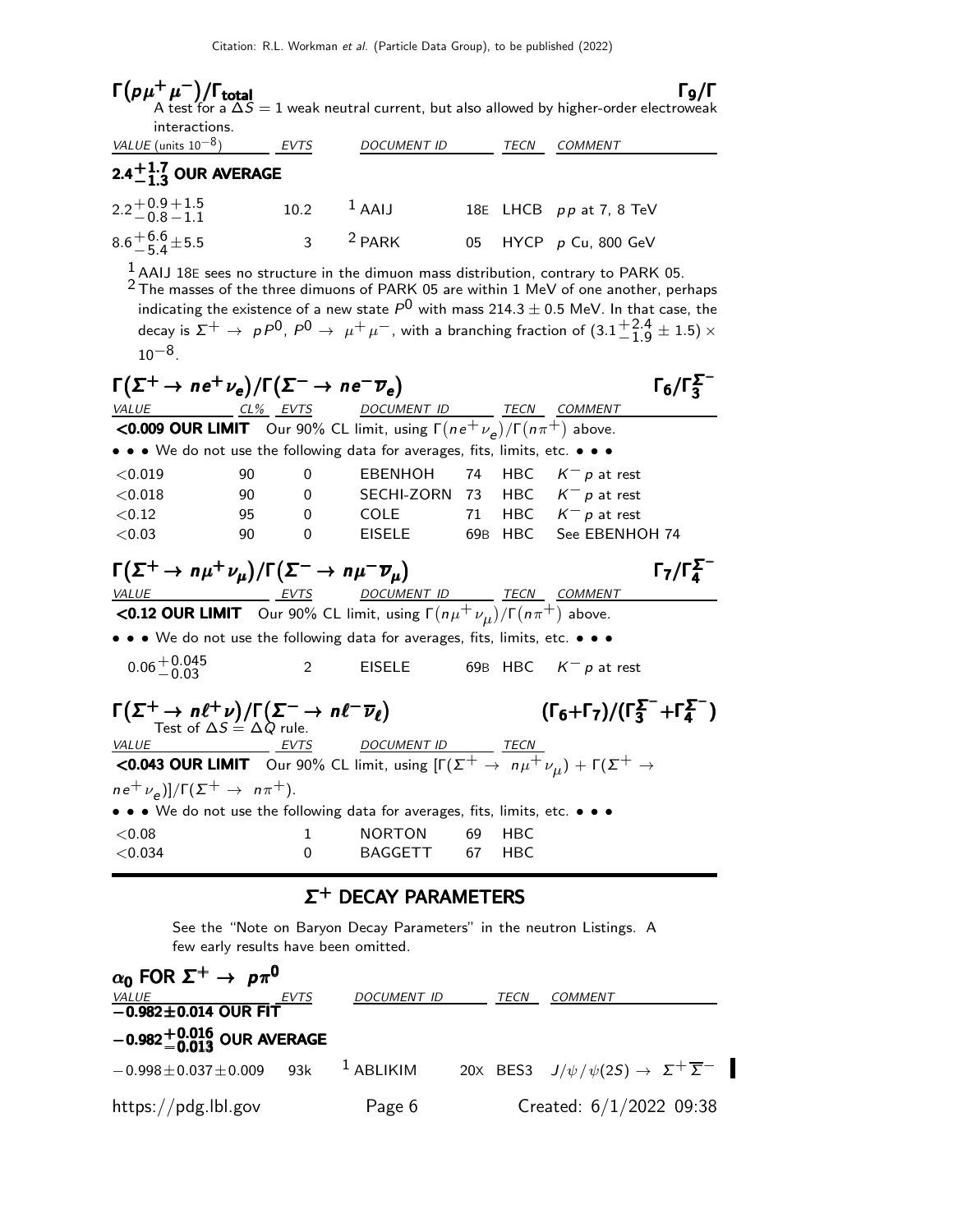| $-0.945 + 0.055$                                                                                                                                                                                     | 1259 | $2$ LIPMAN               |    |         | 73 OSPK $\pi^+ p \rightarrow \Sigma^+$                                                                                                                                                                                                           |  |  |
|------------------------------------------------------------------------------------------------------------------------------------------------------------------------------------------------------|------|--------------------------|----|---------|--------------------------------------------------------------------------------------------------------------------------------------------------------------------------------------------------------------------------------------------------|--|--|
| $-0.940 + 0.045$                                                                                                                                                                                     | 16k  | BELLAMY                  | 72 |         | ASPK $\pi^+ p \rightarrow \Sigma^+ K^+$                                                                                                                                                                                                          |  |  |
| $-0.98$ $+0.05$<br>-0.02                                                                                                                                                                             | 1335 | $3$ HARRIS               |    |         | 70 OSPK $\pi^+ p \rightarrow \Sigma^+ K^+$                                                                                                                                                                                                       |  |  |
| $-0.999 \pm 0.022$                                                                                                                                                                                   | 32k  | BANGERTER                | 69 |         | HBC $K^- p 0.4 \text{ GeV}/c$                                                                                                                                                                                                                    |  |  |
| decay parameters $\alpha_0$ of $\Sigma^+$ and $\overline{\alpha}_0$ of $\overline{\Sigma}^-$ are correlated.<br>$2$ Decay protons scattered off aluminum.<br>$3$ Decay protons scattered off carbon. |      |                          |    |         | $^{-1}$ ABLIKIM 20X uses production through $e^+e\to\ J/\psi\to\ \Sigma^+\,\overline{\Sigma}^-$ and $e^+e\to\ \psi(2S)\to\ \bot$<br>$\Sigma^+\overline{\Sigma}^-$ , with 87,815 and 5,327 events, respectively. Note that the reported values of |  |  |
| $\overline{\alpha}_0$ FOR $\overline{\Sigma}^- \to \overline{p}\pi^0$                                                                                                                                |      |                          |    |         |                                                                                                                                                                                                                                                  |  |  |
| <b>VALUE</b>                                                                                                                                                                                         | EVTS | DOCUMENT ID TECN COMMENT |    |         |                                                                                                                                                                                                                                                  |  |  |
| $0.990 \pm 0.037 \pm 0.011$                                                                                                                                                                          | 93k  |                          |    |         | <sup>1</sup> ABLIKIM 20X BES3 $J/\psi/\psi(2S) \rightarrow \Sigma^{+}\overline{\Sigma}^{-}$                                                                                                                                                      |  |  |
| decay parameters $\alpha_0$ of $\Sigma^+$ and $\overline{\alpha}_0$ of $\overline{\Sigma}^-$ are correlated.                                                                                         |      |                          |    |         | $^{-1}$ ABLIKIM 20X uses production through $e^+e\to\ J/\psi\to\ \Sigma^+\,\overline{\Sigma}^-$ and $e^+e\to\ \psi(2S)\to\ \bot$<br>$\Sigma^+\overline{\Sigma}^-$ , with 87,815 and 5,327 events, respectively. Note that the reported values of |  |  |
| $(\alpha_0 + \overline{\alpha}_0) / (\alpha_0 - \overline{\alpha}_0)$                                                                                                                                |      |                          |    |         |                                                                                                                                                                                                                                                  |  |  |
| VALUE                                                                                                                                                                                                | EVTS | DOCUMENT ID TECN COMMENT |    |         | <sup>1</sup> ABLIKIM 20X BES3 $J/\psi/\psi(2S) \rightarrow \Sigma^{+} \overline{\Sigma}^{-}$                                                                                                                                                     |  |  |
| $0.004 \pm 0.037 \pm 0.010$ 93k                                                                                                                                                                      |      |                          |    |         |                                                                                                                                                                                                                                                  |  |  |
| $^{-1}$ ABLIKIM 20X uses production through $e^+e\to\ J/\psi\to\ \Sigma^{+}\ \overline{\Sigma}^{-}$ and $e^+e\to\ \psi(2S)\to\ \bot$                                                                 |      |                          |    |         |                                                                                                                                                                                                                                                  |  |  |
|                                                                                                                                                                                                      |      |                          |    |         |                                                                                                                                                                                                                                                  |  |  |
|                                                                                                                                                                                                      |      |                          |    |         | $\Sigma^+\overline{\Sigma}^-$ , with 87,815 and 5,327 events, respectively. Note that the reported values of                                                                                                                                     |  |  |
| decay parameters $\alpha_0$ of $\Sigma^+$ and $\overline{\alpha}_0$ of $\overline{\Sigma}^-$ are correlated.                                                                                         |      |                          |    |         |                                                                                                                                                                                                                                                  |  |  |
| $\phi_0$ ANGLE FOR $\Sigma^+ \rightarrow p\pi^0$                                                                                                                                                     |      |                          |    |         | (tan $\phi_0 = \beta/\gamma$ )                                                                                                                                                                                                                   |  |  |
| VALUE $(^\circ)$                                                                                                                                                                                     | EVTS | DOCUMENT ID              |    |         | <i>TECN COMMENT</i>                                                                                                                                                                                                                              |  |  |
| <b>OUR AVERAGE</b><br>36 $\pm$ 34                                                                                                                                                                    |      |                          |    |         |                                                                                                                                                                                                                                                  |  |  |
| $38.1 + 35.7$<br>$-37.1$                                                                                                                                                                             | 1259 | $1$ LIPMAN               | 73 |         | OSPK $\pi^+$ $p \to \Sigma^+ K^+$                                                                                                                                                                                                                |  |  |
| 22 $\pm 90$                                                                                                                                                                                          |      | $2$ HARRIS               | 70 |         | OSPK $\pi^+ p \rightarrow \Sigma^+ K^+$                                                                                                                                                                                                          |  |  |
| $1$ Decay proton scattered off aluminum.                                                                                                                                                             |      |                          |    |         |                                                                                                                                                                                                                                                  |  |  |
| <sup>2</sup> Decay protons scattered off carbon.                                                                                                                                                     |      |                          |    |         |                                                                                                                                                                                                                                                  |  |  |
| $\alpha_+$ / $\alpha_0$                                                                                                                                                                              |      |                          |    |         |                                                                                                                                                                                                                                                  |  |  |
| Older results have been omitted.<br><i>VALUE</i>                                                                                                                                                     | EVTS | DOCUMENT ID TECN COMMENT |    |         |                                                                                                                                                                                                                                                  |  |  |
| $-0.069 \pm 0.013$ OUR FIT                                                                                                                                                                           |      |                          |    |         |                                                                                                                                                                                                                                                  |  |  |
| $-0.073 \pm 0.021$                                                                                                                                                                                   | 23k  | MARRAFFINO 80            |    | HBC     | $\mathcal{K}^-\,$ p 0.42–0.5 GeV/ $\mathcal{C}$                                                                                                                                                                                                  |  |  |
|                                                                                                                                                                                                      |      |                          |    |         |                                                                                                                                                                                                                                                  |  |  |
| $\alpha_+$ FOR $\Sigma^+$ $\rightarrow$ $n\pi^+$<br>VALUE                                                                                                                                            | EVTS | DOCUMENT ID TECN COMMENT |    |         |                                                                                                                                                                                                                                                  |  |  |
| $0.068 \pm 0.013$ OUR FIT                                                                                                                                                                            |      |                          |    |         |                                                                                                                                                                                                                                                  |  |  |
| $0.066 \pm 0.016$ OUR AVERAGE                                                                                                                                                                        |      |                          |    |         |                                                                                                                                                                                                                                                  |  |  |
| $0.037 \pm 0.049$                                                                                                                                                                                    | 4101 | BERLEY                   |    | 70B HBC |                                                                                                                                                                                                                                                  |  |  |
| $0.069 \pm 0.017$                                                                                                                                                                                    | 35k  | BANGERTER 69             |    | HBC     | $K^- p 0.4$ GeV/c                                                                                                                                                                                                                                |  |  |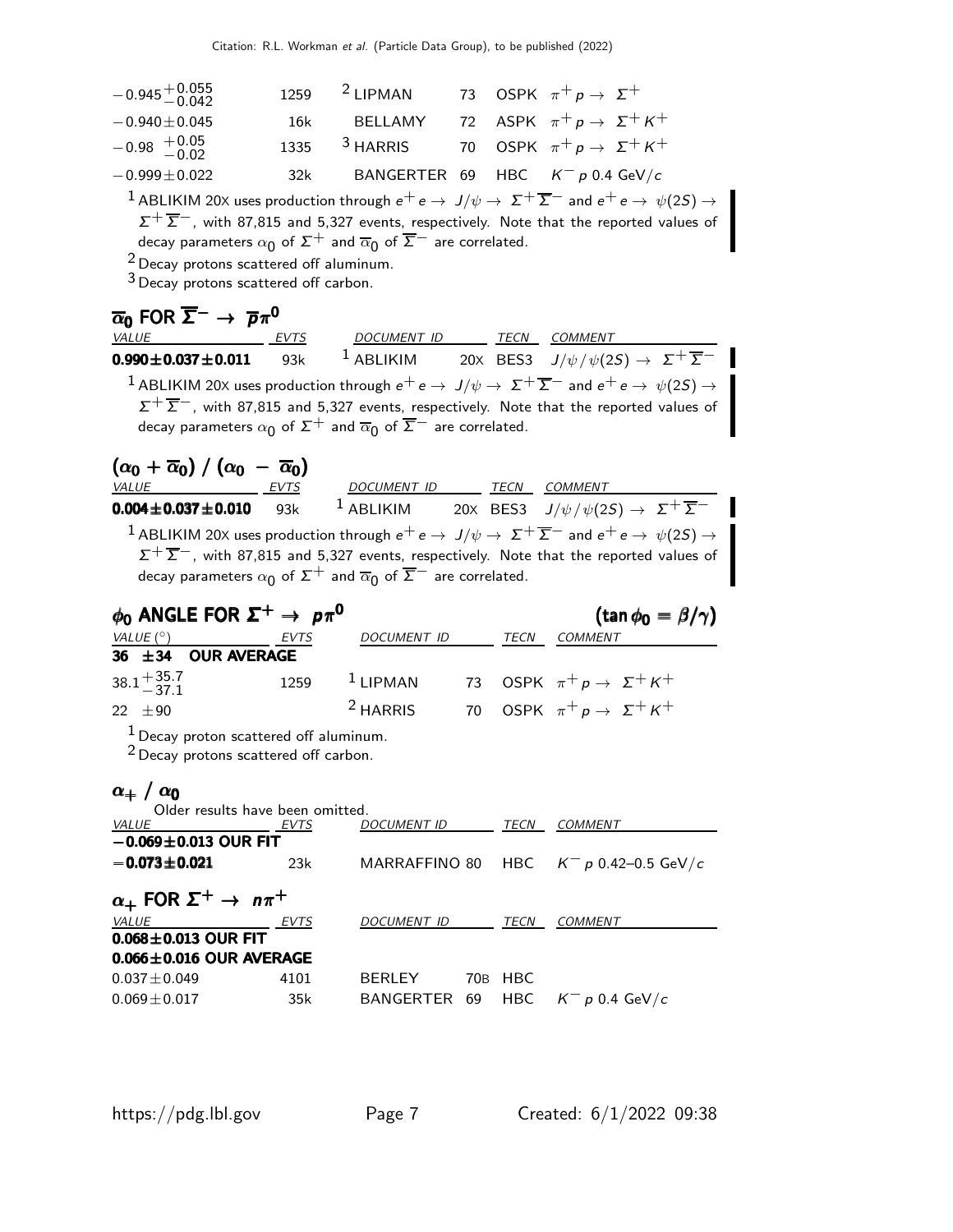| $\phi_+$ ANGLE FOR $\Sigma^+ \rightarrow n\pi^+$               |      |                           |      | $(\tan \phi_+ = \beta/\gamma)$      |  |
|----------------------------------------------------------------|------|---------------------------|------|-------------------------------------|--|
| VALUE (°)                                                      | EVTS | DOCUMENT ID               | TECN | <i>COMMENT</i>                      |  |
| 167±20 OUR AVERAGE Error includes scale factor of 1.1.         |      |                           |      |                                     |  |
| $184 + 24$                                                     |      | $1054$ $1$ BERLEY 70B HBC |      |                                     |  |
| $143 + 29$                                                     | 560  |                           |      | BANGERTER 69B HBC $K^- p$ 0.4 GeV/c |  |
| $1$ Changed from 176 to 1949 to agree with our sign convention |      |                           |      |                                     |  |

Changed from 176 to  $184^\circ$  to agree with our sign convention.

| $\alpha_{\gamma}$ FOR $\Sigma^+ \rightarrow p\gamma$ |      |     |             |      |                                                            |  |  |
|------------------------------------------------------|------|-----|-------------|------|------------------------------------------------------------|--|--|
| <b>VALUE</b>                                         | EVTS |     | DOCUMENT ID | TECN | <b>COMMENT</b>                                             |  |  |
| $-0.76 \pm 0.08$ OUR AVERAGE                         |      |     |             |      |                                                            |  |  |
| $-0.720$ $\pm$ 0.086 $\pm$ 0.045                     |      | 35k |             |      | <sup>1</sup> FOUCHER 92 SPEC $\Sigma$ <sup>+</sup> 375 GeV |  |  |
| $-0.86 \pm 0.13 \pm 0.04$                            |      | 190 |             |      | KOBAYASHI 87 CNTR $\pi^+ p \to \Sigma^+ K^+$               |  |  |
| $-0.53$ $+0.38$<br>$-0.36$                           |      | 46  | MANZ        |      | 80 HBC $K^-p \rightarrow \Sigma^+\pi^-$                    |  |  |
| $-1.03 + 0.52$<br>-0.42                              |      | 61  |             |      | GERSHWIN 69B HBC $K^- p \rightarrow \Sigma^+ \pi^-$        |  |  |

 $1$  See TIMM 95 for a detailed description of the analysis.

# $\Sigma^+$  References

We have omitted some papers that have been superseded by later experiments. See our earlier editions.

| ABLIKIM           | 20X             | PRL 125 052004     | M. Ablikim et al.          | (BESIII Collab.)                  |
|-------------------|-----------------|--------------------|----------------------------|-----------------------------------|
| AAIJ              | 18E             | PRL 120 221803     | R. Aaij et al.             | (LHCb Collab.)                    |
| <b>PARK</b>       | 05              | PRL 94 021801      | H.K. Park et al.           | (FNAL HyperCP Collab.)            |
| <b>BARBOSA</b>    | 00              | PR D61 031101      | R.F. Barbosa et al.        | (FNAL E761 Collab.)               |
| <b>TIMM</b>       | 95              | PR D51 4638        | S. Timm et al.             | (FNAL E761 Collab.)               |
| <b>MORELOS</b>    | 93              | PRL 71 3417        | A. Morelos et al.          | (FNAL E761 Collab.)               |
| <b>FOUCHER</b>    | 92              | PRL 68 3004        | M. Foucher et al.          | (FNAL E761 Collab.)               |
| <b>HESSEY</b>     | 89              | ZPHY C42 175       | N.P. Hessey et al.         | (BNL-811 Collab.)                 |
| KOBAYASHI         | 87              | PRL 59 868         | M. Kobayashi et al.        | (KYOT)                            |
| <b>WILKINSON</b>  | 87              | PRL 58 855         | C.A. Wilkinson et al.      | (WISC, MICH, $RUTG+$ )            |
| <b>BIAGI</b>      | 85              | ZPHY C28 495       | S.F. Biagi et al.          | (CERN WA62 Collab.)               |
| ANKENBRA          | 83              | PRL 51 863         | C.M. Ankenbrandt et al.    | $(FNAL, IOWA, ISU+)$              |
| <b>MANZ</b>       | 80              | PL 96B 217         | A. Manz et al.             | (MPIM, VAND)                      |
| <b>MARRAFFINO</b> | 80              | PR D21 2501        | J. Marraffino et al.       | (VAND, MPIM)                      |
| <b>NOWAK</b>      | 78              | NP B139 61         | R.J. Nowak et al.          | (LOUC, BELG, DURH+)               |
| CONFORTO          | 76              | NP B105 189        | B. Conforto et al.         | (RHEL, LOIC)                      |
| <b>EBENHOH</b>    | 74              | ZPHY 266 367       | H. Ebenhoh et al.          | (HEIDT)                           |
| <b>EBENHOH</b>    | 73              | ZPHY 264 413       | W. Ebenhoh et al.          | (HEIDT)                           |
| <b>LIPMAN</b>     | 73              | PL 43B 89          | N.H. Lipman et al.         | (RHEL, SUSS, LOWC)                |
| <b>PDG</b>        | 73              | <b>RMP 45 S1</b>   | T.A. Lasinski et al.       | $(EBL, BRAN, CERN+)$              |
| SECHI-ZORN        | 73              | <b>PR D8 12</b>    | B. Sechi-Zorn, G.A. Snow   | (UMD)                             |
| <b>BELLAMY</b>    | 72              | PL 39B 299         | E.H. Bellamy et al.        | (LOWC, RHEL, SUSS)                |
| <b>BOHM</b>       | 72              | <b>NP B481</b>     | G. Bohm et al.             | (BERL, KIDR, BRUX, IASD+)         |
| Also              |                 | IIHE-73.2 Nov      | G. Bohm                    | $(BERL, KIDR, BRUX, IASD, DUUC+)$ |
| COLE              | 71              | PR D4 631          | J. Cole et al.             | (STON, COLU)                      |
| <b>TOVEE</b>      | 71              | NP B33 493         | D.N. Tovee et al.          | $(LOUC, KIDR, BERL+)$             |
| <b>BERLEY</b>     | 70 <sub>B</sub> | PR D1 2015         | D. Berley et al.           | (BNL, MASA, YALE)                 |
| <b>EISELE</b>     | 70              | ZPHY 238 372       | F. Eisele et al.           | (HEID)                            |
| <b>HARRIS</b>     | 70              | PRL 24 165         | F. Harris et al.           | (MICH, WISC)                      |
| <b>PDG</b>        | 70              | RMP 42 87          | A. Barbaro-Galtieri et al. | $(LRL, BRAN+)$                    |
| ANG               | 69B             | ZPHY 228 151       | G. Ang et al.              | (HEID)                            |
| <b>BAGGETT</b>    | 69B             | Thesis MDDP-TR-973 | N.V. Baggett               | (UMD)                             |
| <b>BALTAY</b>     | 69              | PRL 22 615         | C. Baltay et al.           | (COLU, STON)                      |
| <b>BANGERTER</b>  | 69              | Thesis UCRL 19244  | R.O. Bangerter             | (LRL)                             |
| <b>BANGERTER</b>  | 69B             | PR 187 1821        | R.O. Bangerter et al.      | (LRL)                             |
| BARLOUTAUD 69     |                 | NP B14 153         | R. Barloutaud et al.       | (SACL, CERN, HEID)                |
| <b>EISELE</b>     | 69              | ZPHY 221 1         | F. Eisele et al.           | (HEID)                            |
| Also              |                 | PRL 13 291         | W. Willis et al.           | (BNL, CERN, HEID, UMD)            |

https://pdg.lbl.gov Page 8 Created: 6/1/2022 09:38